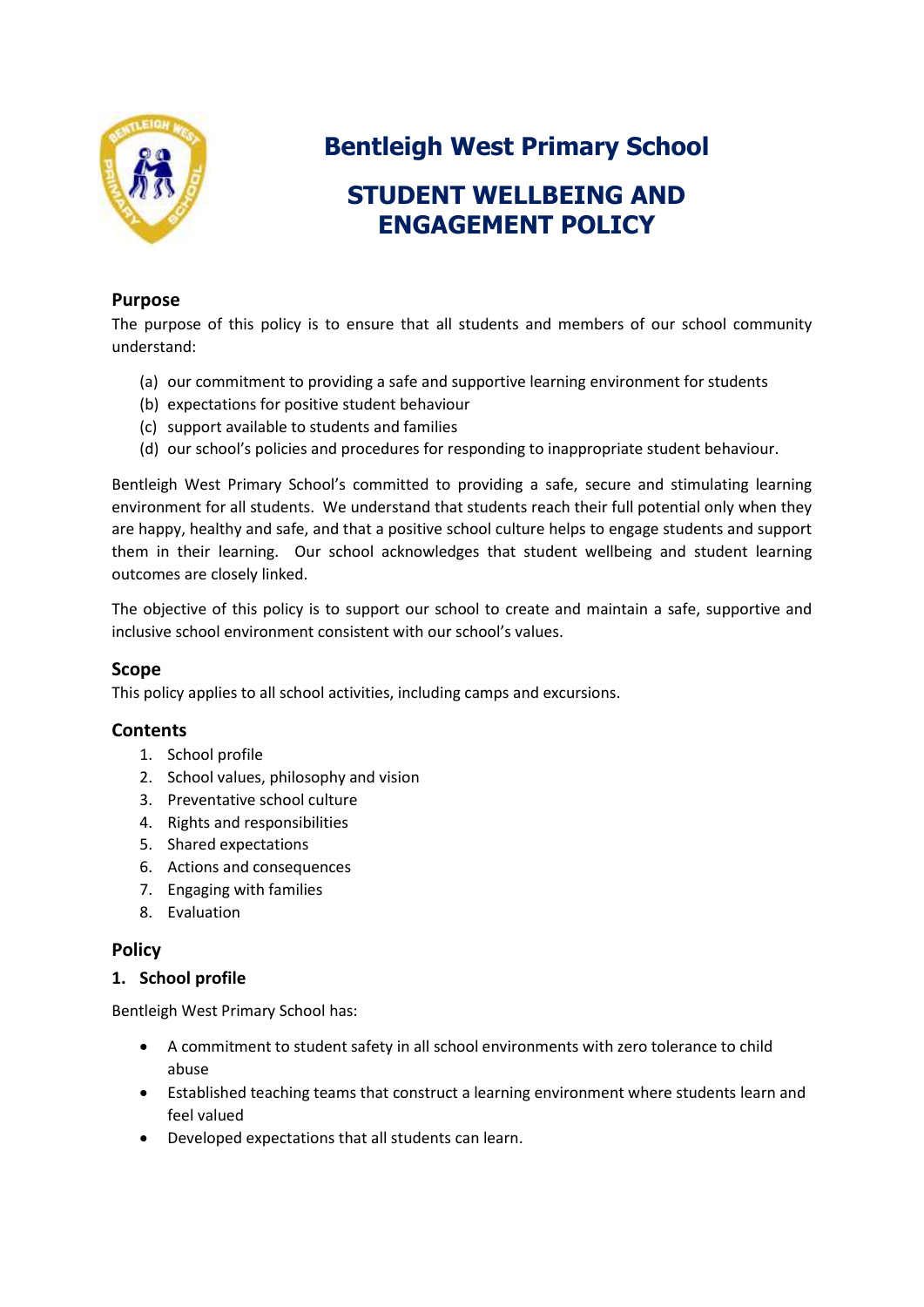Bentleigh West Primary School responds to the needs and expectations of the community by providing evidence based educational programs that ensure all students learn. The School actively builds strong relationships, as parents are vital partners in the educational process. Bentleigh West Primary School invites active participation in the school; examples being School Council, Sub Committees and Parents & Friends.

The School believes all students need to feel increasingly connected locally, nationally and globally and see education as their intellectual right and most powerful vehicle to positively contribute to the wider community.

Bentleigh West is located 15 km from the CBD in the South Eastern Bayside suburbs, in the City of Glen Eira. The majority of children are "local' and within either walking distance or a short car drive to the school. Enrolments are mainly drawn from local Child Care and Kindergarten centres. Neighbouring school are Gardenvale, Ormond, McKinnon, Tucker Rd PS, St Finbars and St Pauls. Grade 6 children feed into McKinnon SC, Brighton SC, Bentleigh SC and a variety of independent schools.

# **2. School values, philosophy and vision**

Bentleigh West Primary School actively lives six values:

- **Care -** Caring for self and showing interest in, concern for and caring of others.
- **Respect -** Treating others with consideration and regard.
- **Positivity -** Approaching tasks with optimism and being enthusiastic about the future. Being resilient and focusing on improvement rather than blame.
- **Persistence -** Striving for personal best; accepting challenges and trying hard and not giving up easily.
- **Responsibility -** Personal, Social, Civic and Environmental. Responsibility for one's own actions; responsibility for the way in which one interacts and cooperates with others especially for resolving differences in constructive and peaceful ways; responsibility for one's role in contribution to society and responsibility for one's role in the maintenance and preservation of the environment.
- **Resilience -** Are able to bounce back and adapt to change and be better for the experience.

Team planning and targeted teaching across the school maximises opportunities for student and teacher relationships to support student learning and wellbeing. Bentleigh West Primary School provides a strong framework for a safe and nurturing environment through the following:

- the School's values
- evidence based practice, shared protocols and norms
- Explicit Direct Instruction model (EDI)
- spaced practice to automaticity
- building knowledge via Key Understandings to build foundation knowledge that promotes curiosity, problem solving and creativity
- a commitment to relationship building throughout the School via positive behaviour and restorative practice philosophies.

Bentleigh West Primary School links with the community to provide a range of extra-curricular activities and leadership opportunities for students and encourages outstanding performances in the areas of leadership, academic achievement, sport, and the Arts.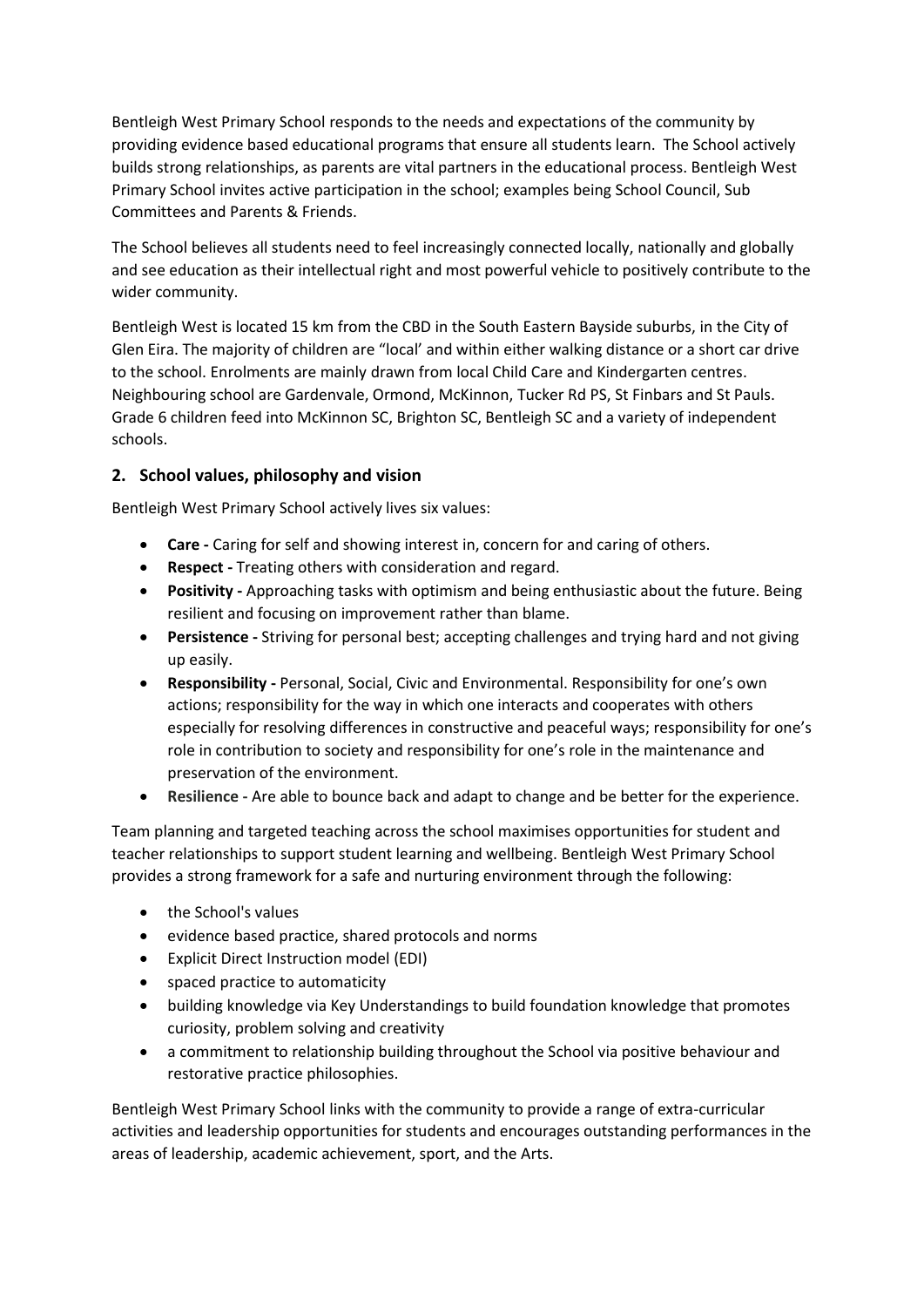A whole school approach to outdoor education, swimming and bike education help support the provision of a breadth of opportunity for all students. Through the Student Representative Council (SRC) students are actively engaged in decision-making within the school community and the School places high value on the expertise of our teachers and the role of parents as partners in learning.

The School's agreed set of values is central to all policy and decision-making. These values give emphasis to the co-operative and caring nature of the school's ethos and promote recognition of a positive and persistent attitude and a strong sense of responsibility and respect for all.

Bentleigh West Primary School's vision is committed to:

- fostering knowledgeable, respectful and caring young people who contribute positively and responsibly to their local and global community
- be recognised as a high performing school with a reputation of evidence based best practice that is visible in each classroom.

# **3. Engagement Strategies**

Bentleigh West Primary School has developed a range of strategies to promote engagement, positive behaviour and respectful relationships for all students in our school using a Response to Intervention model. We acknowledge that students may need extra social, emotional or educational support at school, and that the needs of students will change over time as they grow and learn.

A summary of the universal (whole of school), targeted (year group specific) and individual engagement strategies used by our school is included below:

#### Universal

- high and consistent expectations of all staff, students and parents and carers
- prioritise positive relationships between staff and students, recognising the fundamental role this plays in building and sustaining student wellbeing
- creating a culture that is inclusive, engaging and supportive
- welcoming all parents/carers and being responsive to them as partners in learning
- analysing and being responsive to a range of school data such as Attendance, Attitudes to School Survey, parent survey data, student management data and school level assessment data
- teachers at Bentleigh West Primary School use an Explicit Direct Instruction (EDI) model framework to ensure an explicit, common and shared model of instruction to ensure that evidenced-based, high yield teaching practices are incorporated into all lessons
- teachers at Bentleigh West Primary School adopt a broad range of teaching and assessment approaches to effectively respond to the diverse learning styles, strengths and needs of our students and follow the standards set by the Victorian Institute of Teaching
- our school's Statement of Values are incorporated into our curriculum and promoted to students, staff and parents so that they are shared and celebrated as the foundation of our school community
- carefully planned transition programs to support students moving into different stages of their schooling
- positive behaviour and student achievement is acknowledged in the classroom, and formally in school assemblies and communication to parents
- monitor student attendance and implement attendance improvement strategies at a wholeschool, cohort and individual level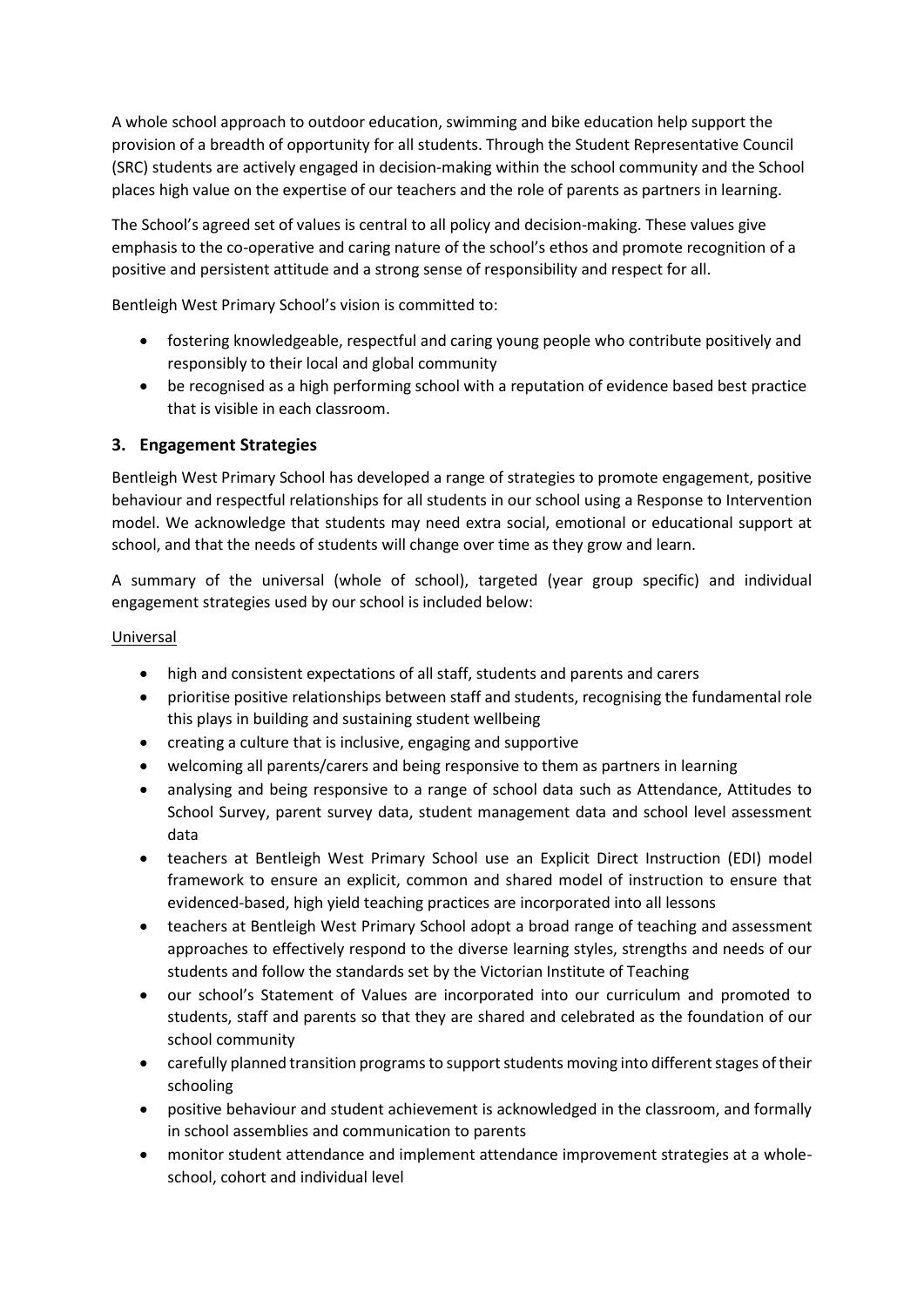- students have the opportunity to contribute to and provide feedback on decisions about school operations through the Student Representative Council and other forums including year group meetings. Students are also encouraged to speak with their teachers, Year Level Coordinator, Assistant Principal and Principal whenever they have any questions or concerns
- create opportunities for cross-age connections amongst students through school plays, athletics, music programs and buddy programs
- all students are welcome to self-refer to the Assistant Principal and Principal if they would like to discuss a particular issue or feel as though they may need support of any kind. We are proud to have an 'open door' policy where students and staff are partners in learning
- we engage in school wide positive behaviour support with our staff and students, which includes programs such as:
	- o Respectful Relationships
	- o The Friendship Saver Program
- programs, incursions and excursions developed to address issue specific behaviour (i.e. cyber bullying)
- opportunities for student inclusion (i.e. sports teams, clubs, recess and lunchtime activities)
- buddy programs

#### Targeted

- connect all Koorie students with a Koorie Engagement Support Officer
- all students in Out of Home Care have an Individual Learning Plan and will be referred to Student Support Services
- staff will apply a trauma-informed approach to working with students who have experienced trauma

#### Individual

- **•** [Student Support Groups](https://www2.education.vic.gov.au/pal/student-support-groups/policy)
- Individual Learning Plan; Behaviour Support Plan; Return to School Plan and Safety Plan
- **•** Program for Students with Disabilities
- referral to Assistant Principal and Student Support Services
- Navigator
- Lookout

Bentleigh West Primary School implements a range of strategies that support and promote individual engagement. These include:

- building constructive relationships with students at risk or students who are vulnerable due to complex individual circumstances
- meeting with student and their parent/carer to talk about how best to help the student engage with school
- developing an Individual Learning Plan and/or a Behaviour Support Plan
- considering if any environmental changes need to be made, for example changing the classroom set up
- referring the student to:
	- o school-based wellbeing supports
	- o Student Support Services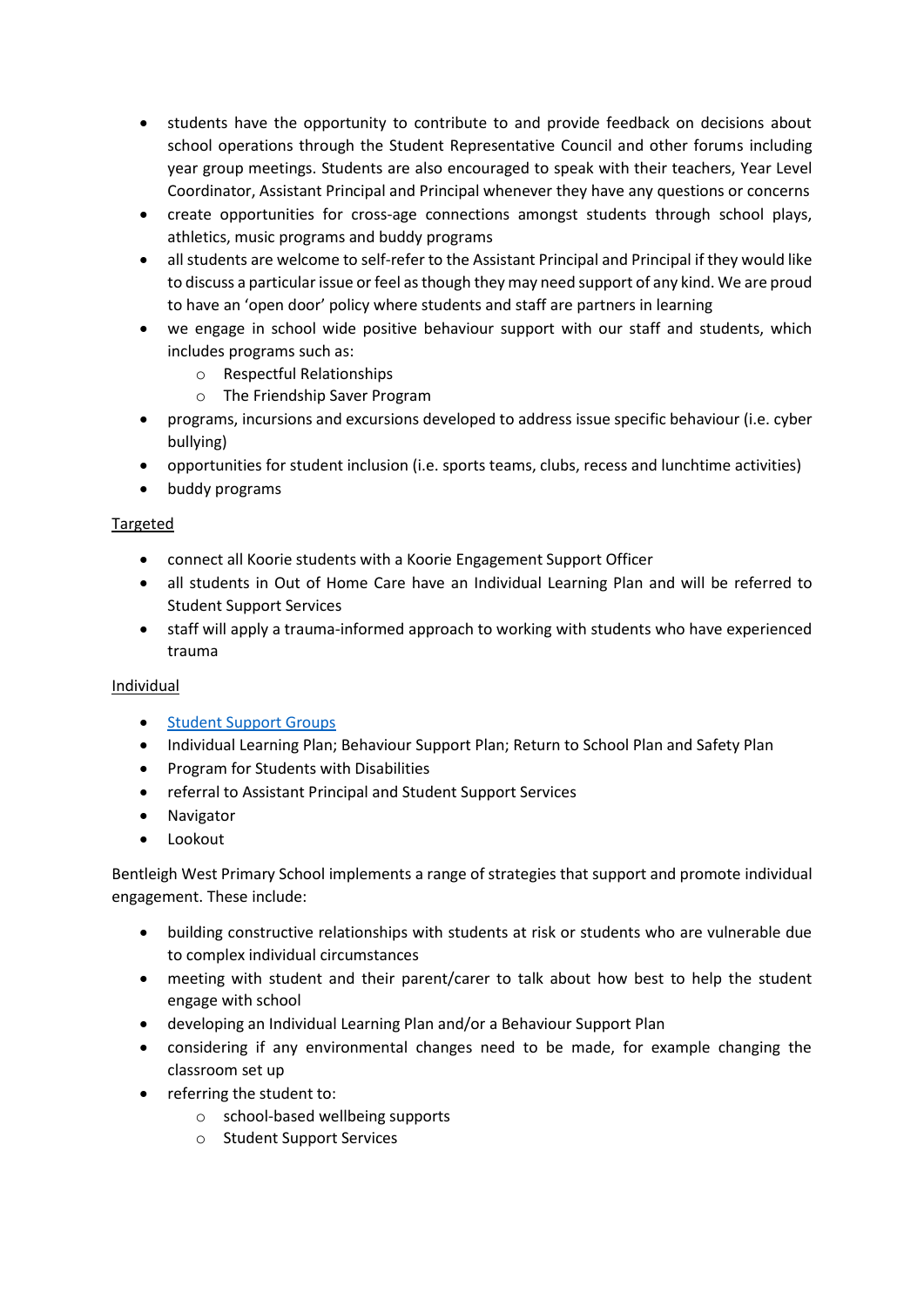- o appropriate external supports such as council based youth and family services, other allied health professionals, Headspace, Child and Adolescent Mental Health Services or ChildFirst
- o Re-engagement programs such as Navigator for students 12 years and over

Where necessary the school will support the student's family to engage by:

- being responsive and sensitive to changes in the student's circumstances and health and wellbeing
- collaborating, where appropriate and with the support of the student and their family, with any external allied health professionals, services or agencies that are supporting the student
- monitoring individual student attendance and developing Attendance Improvement Plan in collaboration with the student and their family
- running regular Student Support Group meetings for all students:
	- o with a disability
	- o in Out of Home Care
	- o and with other complex needs that require ongoing support and monitoring.

The School actively seeks to promote a positive school culture through the initiation of whole School programs that promote our strong value structure. The School is committed to developing students that demonstrate international mindedness, tolerance and care for themselves, for others and their environment.

The foundation of our positive School culture is the deep engagement of students with the curriculum and active participation of all members of the school community toward successful student outcomes. Bentleigh West Primary School has a celebrated history of home/school partnerships which has always strengthened and aligned our approach to supporting student development.

A whole School approach to leadership development provides all students with opportunities to take on responsibilities and act as role models for younger students across the School.

The Student Leaders take a leadership role in the wider community through the promotion of a 'Sustainable Future'. They achieve this through deep learning of science and humanities and linking with sister schools and sustainable projects to help understand application of knowledge. Students understand that education is a pathway to have a positive influence.

Bentleigh West Primary School also implements the Friendship Saver and the Respectful Relationships programs. Both these programs act to promote partnerships between older and younger students as well as a sense of responsibility and role modelling Bentleigh West Primary School's values. It promotes positive interactions through care for all students.

Bentleigh West Primary School encourage active support from the parent community and uses School Council, Parent and Friends and Parent Representatives as avenues of feedback and connection throughout the school. This ensures strong communication and governance.

# **4. Identifying students in need of support**

Bentleigh West Primary School is committed to providing the necessary support to ensure our students are supported intellectually, emotionally and socially. The Student Wellbeing team plays a significant role in developing and implementing strategies, help identify students in need of support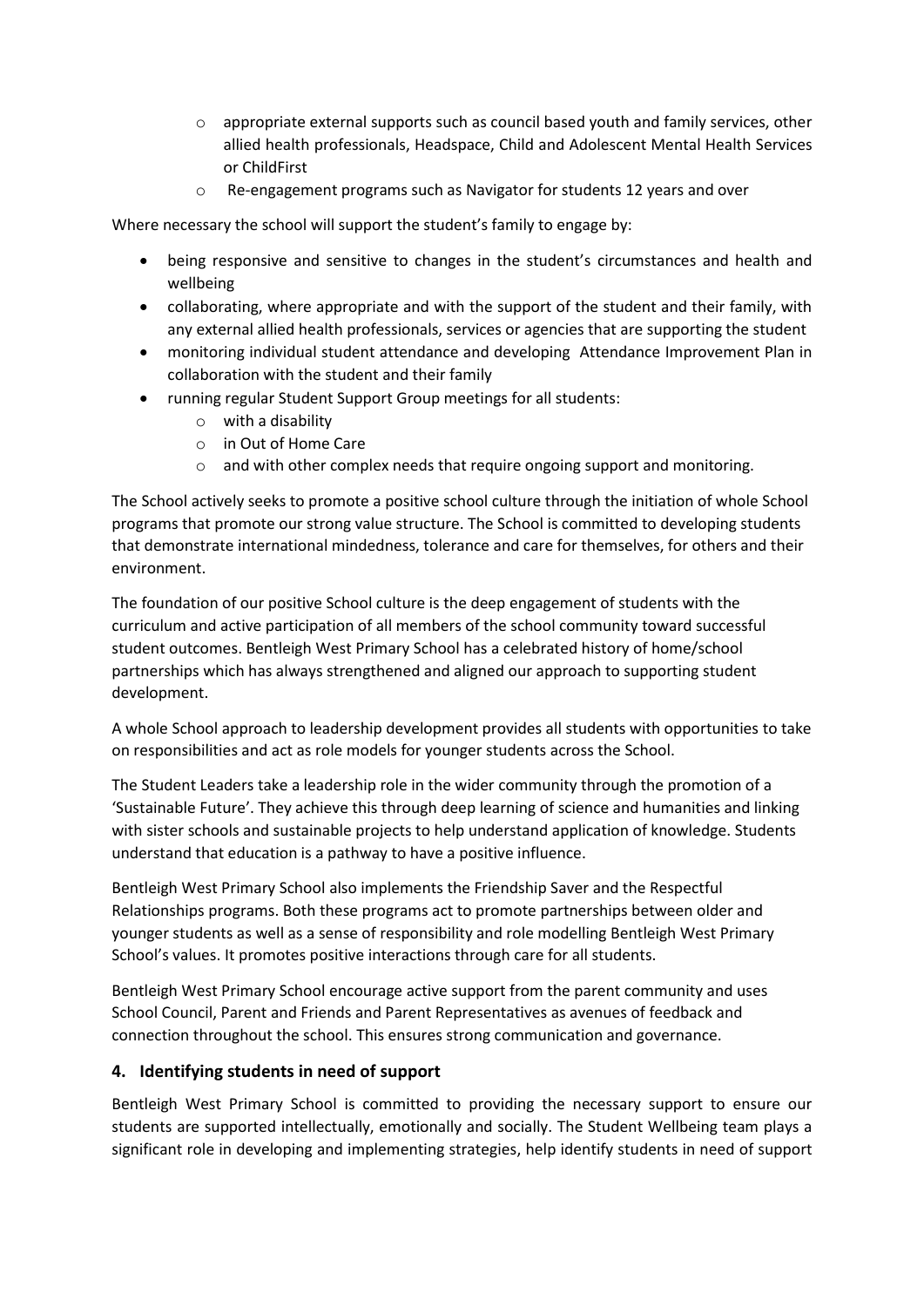and enhance student wellbeing. Bentleigh West Primary School utilises the following information and tools to identify students in need of extra emotional, social or educational support:

- personal, health and learning information gathered upon enrolment and while the student is enrolled
- attendance records
- academic performance
- observations by school staff such as changes in engagement, behaviour, self-care, social connectedness and motivation
- attendance, detention and suspension data
- engagement with families.

#### **5. Student rights and responsibilities**

All members of our school community have a right to experience a safe and supportive school environment. We expect that all students, staff, parents and carers treat each other with respect and dignity. Our school's Statement of Values highlights the rights and responsibilities of members of our community.

Students have the right to:

- participate fully in their education
- feel safe, secure and happy at school
- learn in an environment free from bullying, harassment, violence, discrimination or intimidation
- express their ideas, feelings and concerns.

Students have the responsibility to:

- participate fully in their educational program
- display positive behaviours that demonstrate respect for themselves, their peers, their teachers and members of the school community
- respect the right of others to learn.

Students who may have a complaint or concern about something that has happened at school are encouraged to speak to their parents or carers and approach a trusted teacher or a member of the school leadership team.

#### **6. Student behavioural expectations**

Behavioural expectations of students, staff and families are grounded in our school's Statement of Values.

Bentleigh West Primary School takes a proactive approach to promoting positive behaviour through a wide range of initiatives that aim to engage students in school at the same time as promoting our School values and include School-wide Positive Behaviour Support [SWPBS](https://www2.education.vic.gov.au/pal/behaviour-students/guidance/5-school-wide-positive-behaviour-support-swpbs-framework)

Through a robust curriculum and evidence-based teaching, students are engaged from the outset and understand the School's behaviour norms and expectations. This provides an environment where students can concentrate and feel the safety of clear boundaries and routines. This also minimises the behaviour issues and allows students to experience a positive learning environment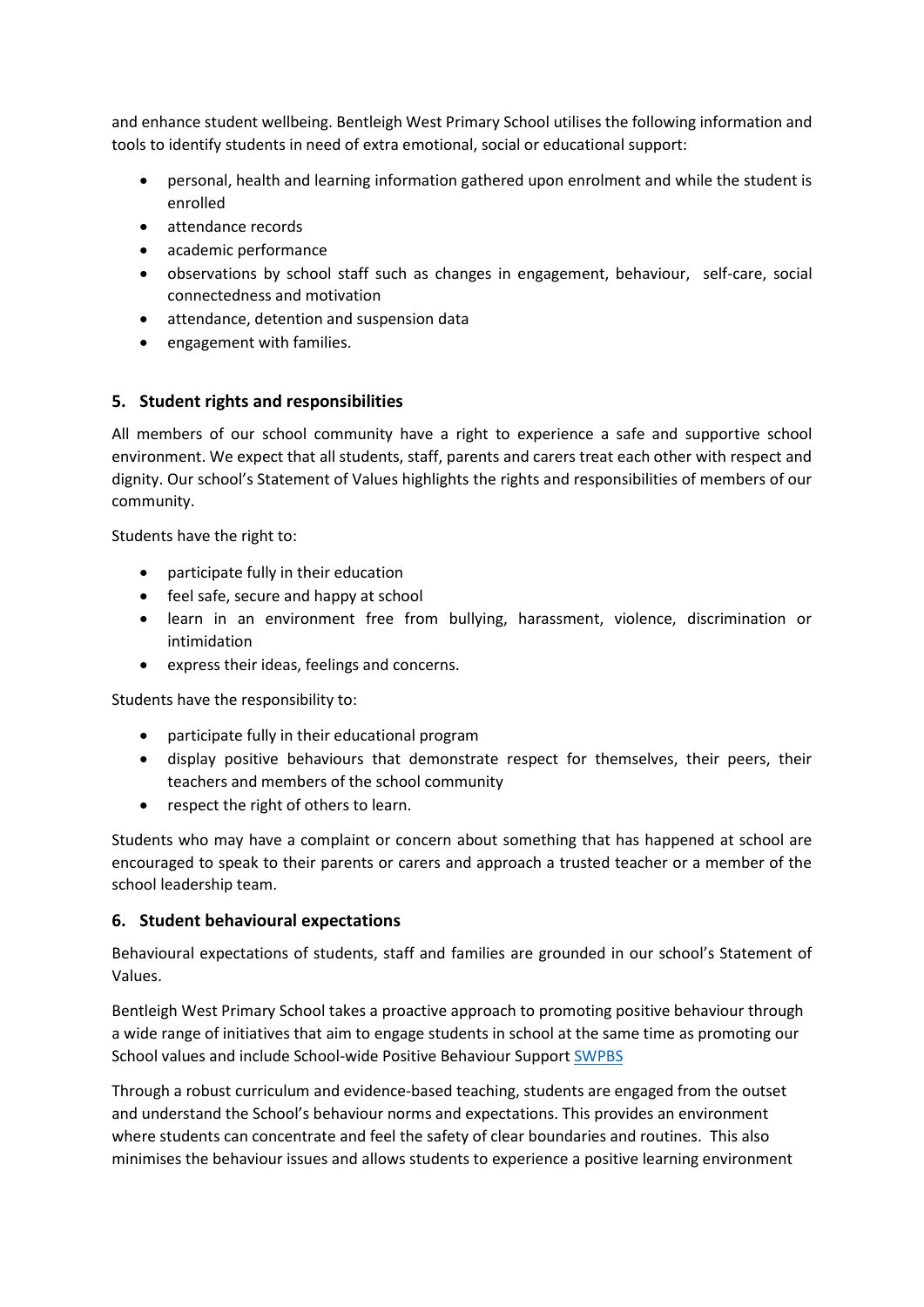and make better choices around their own independent learning environments as they progress through the School.

Our [SWPBS](https://www2.education.vic.gov.au/pal/behaviour-students/guidance/5-school-wide-positive-behaviour-support-swpbs-framework) approach aims to create simplicity and consistency across the School in the understandings of what we as a community expect in relation to decisions children make about their behaviour.

The School does not tolerate violence. If students choose to use violence towards any member of the School community, they are removed from the environment they are in and can be sent home at the Principal's discretion.

Bentleigh West uses the Restorative Practices Model to facilitate discussions with students

During 1:1 conversations the teacher must explain to the students the facts that led them to believe they were stepping outside classroom expectations and invite them to add more to clarify the situation. Then explain the consequences for the poor choice and that your job is to uphold the expectations of the whole class.

All incidents are documented on Compass. Documentation helps see patterns and can assist with developing Behaviour Support Plans and ILP's. Monitoring incidents may require further targeted intervention and ongoing support, using behaviour Support Plans, safety Plans and Functional Behaviour Assessment.

One on one discussions follow the following structure:

- What choice did you make? (Poor Choice)
- What was your intention?
- Who was affected by your choice?
- How did that make that person feel? (Check)
- What have been the consequences of your actions?
- What will you need to do to put things right?

#### **We encourage parents to use the same language at home, so that children are supported with their behaviour at school and home.**

When a student acts in breach of the behaviour standards of our school community, Bentleigh West Primary School will institute a staged response, consistent with the Department's Student Engagement and Inclusion Guidelines. Where appropriate, parents will be informed about the inappropriate behaviour and the disciplinary action taken by teachers and other school staff.

Disciplinary measures may be used as part of a staged response to inappropriate behaviour in combination with other engagement and support strategies to ensure that factors that may have contributed to the student's behaviour are identified and addressed. Disciplinary measures at our school will be applied fairly and consistently. Students will always be provided with an opportunity to be heard.

Disciplinary measures that may be applied include:

- warning a student that their behaviour is inappropriate
- consequences such as moving a student in a classroom or other reasonable and proportionate responses to misbehaviour
- withdrawal of privileges
- referral to the Year Level Coordinator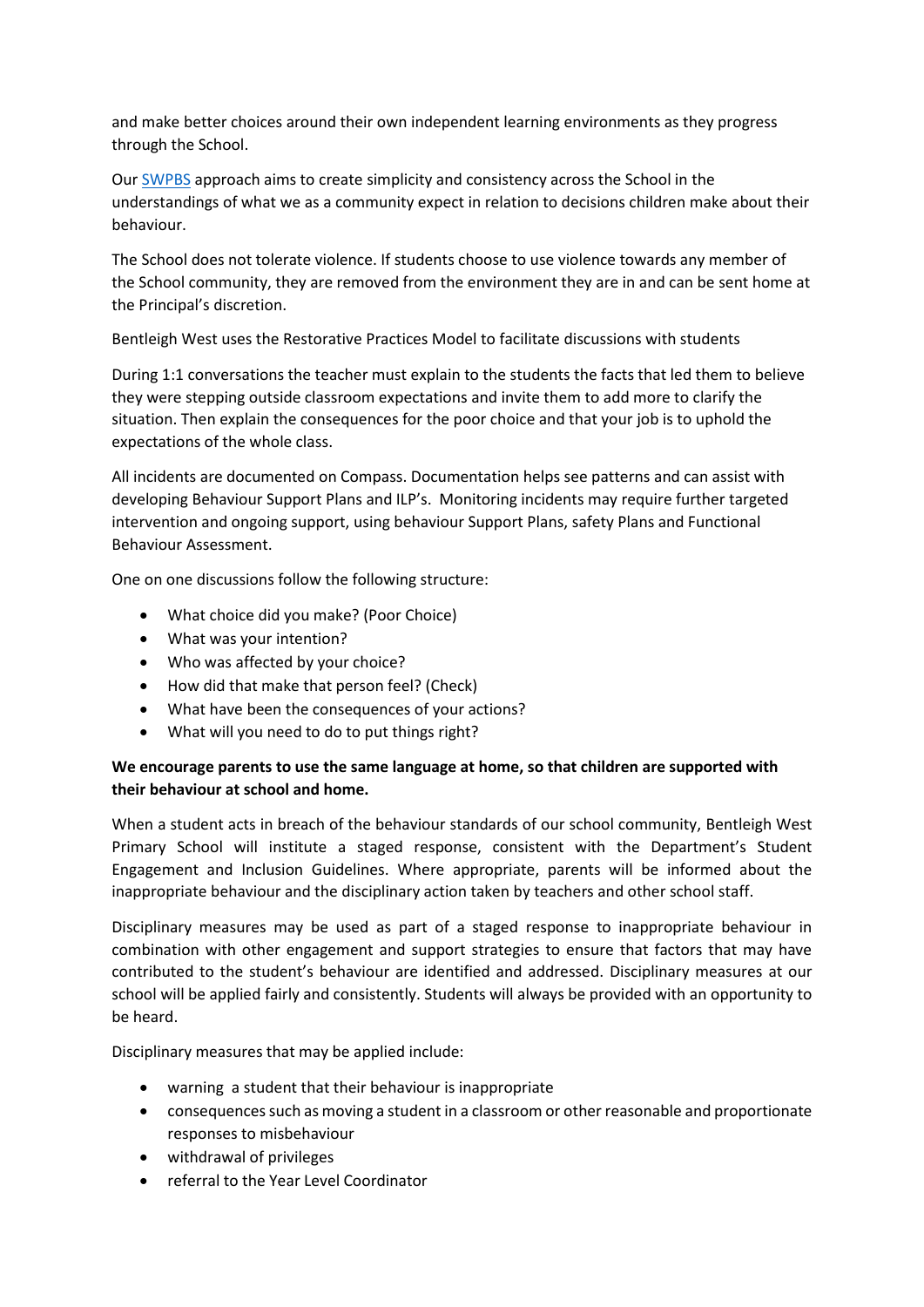- restorative practices
- development of behaviour Support Plan/safety Plan
- **•** detentions
- **•** behaviour reviews
- suspension (internal/external)
- expulsion

Suspension and expulsion are measures of last resort and may only be used in particular situations consistent with Department policy, available at: [DET Student Engagement](https://www2.education.vic.gov.au/pal/student-engagement/policy)

#### **7. Engaging with families**

Bentleigh West Primary School values the input of parents and carers, and we will strive to support families to engage in their child's learning and build their capacity as active learners. We aim to be partners in learning with parents and carers in our school community.

We work hard to create successful partnerships with parents and carers by:

- ensuring that all parents have access to our school policies and procedures, available on our school website
- maintaining an open, respectful line of communication between parents and staff
- providing parent volunteer opportunities so that families can contribute to school activities
- ensuring all volunteers hold current Working with Children cards
- involving families with homework and other curriculum-related activities
- involving families in school decision making
- coordinating resources and services from the community for families
- including families in Student Support Groups, and developing individual plans for students.

#### **8. Evaluation**

Bentleigh West Primary School will collect data each year to understand the frequency and types of wellbeing issues that are experienced by our students so that we can measure the success or otherwise of our school based strategies and identify emerging trends or needs.

Sources of data that will be assessed on an annual basis include:

- **•** student survey data
- incidents data
- school reports
- parent survey
- case management
- CASES21
- Compass
- SOCS

#### **Further information and resources**

- **•** [Bullying Prevention policy](https://www.bentleighwestps.vic.edu.au/our-policies)
- [Complaints policy](https://www.bentleighwestps.vic.edu.au/our-policies)
- **•** [Statement of Values and School Philosophy](https://www.bentleighwestps.vic.edu.au/our-policies)